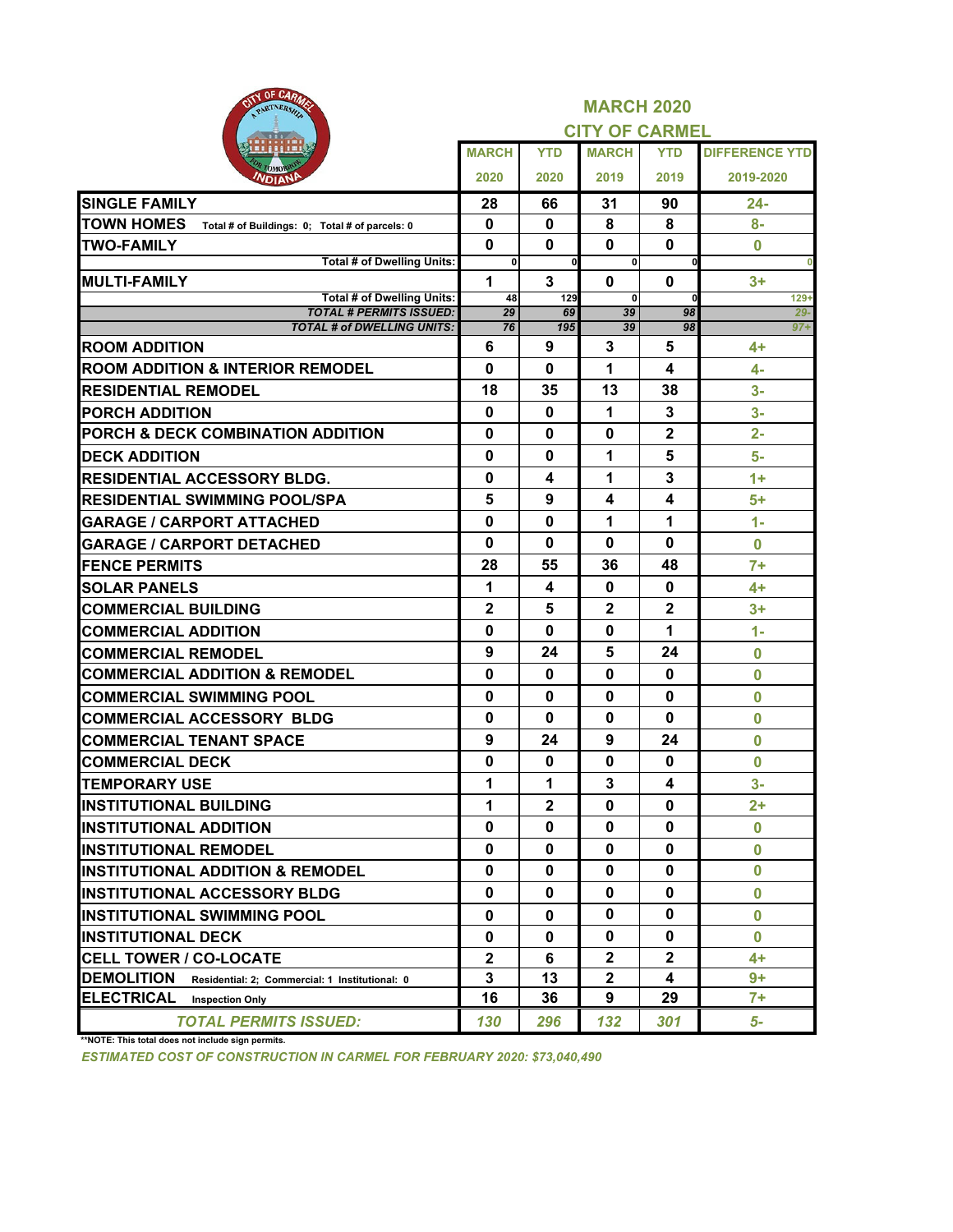

# **D.O.C.S. BUILDING PERMIT ACTIVITY MARCH 2020**

*COMMERCIAL, INSTITUTIONAL, & MULTI‐FAMILY ‐ NEW STRUCTURES, ACCESSORY BUILDINGS, ADDITIONS, TENANT FINISHES, REMODELS, POOLS, DECKS (Institutional includes churches, schools & public libraries)*

*Type of Construction Total Permits Issued* 

### **PERMITS ISSUED**

| • Carmel Elementary School, 101 4th Ave SE                |     |
|-----------------------------------------------------------|-----|
|                                                           |     |
|                                                           |     |
| · Proscenium Building 2 (48 Units), 20 W. Carmel Dr.      |     |
|                                                           |     |
| • Valvoline Instant Oil Change, 9835 Michigan Rd.         |     |
| • Link Office Suites, 10255 Commerce Dr.                  |     |
|                                                           | .14 |
| • Method Procurement, 11939 N. Meridian St. #125          |     |
| • Horizon Brews, 14560 River Rd. #150 & #155              |     |
| • Lappin 180, 571 Monon Blvd.                             |     |
| • Apotheco Pharmacy, 12955 Old Meridian St.               |     |
| • The Bridges Demising Wall, 11435 Springmill Rd.         |     |
| • Kits & Kaboodle, 723 Hanover Pl.                        |     |
| • Edward Jones, 890 E. 116 <sup>th</sup> St.              |     |
| · Veterans Garage Trash Room, 580 Veterans Way            |     |
| • Wendy's Restaurant, 2370 E. 116 <sup>th</sup> St.       |     |
| • Lansing Building Products, 9801 Mayflower Park Dr. #100 |     |
| • CCI, 12730 Meeting House Rd.                            |     |
| • Ritz Charles, 12156 N. Meridian St.                     |     |
| • Clay Nails, 12540 Gray Rd.                              |     |
| • PVA Wealth Advisors, 2900 E. 96 <sup>th</sup> St.       |     |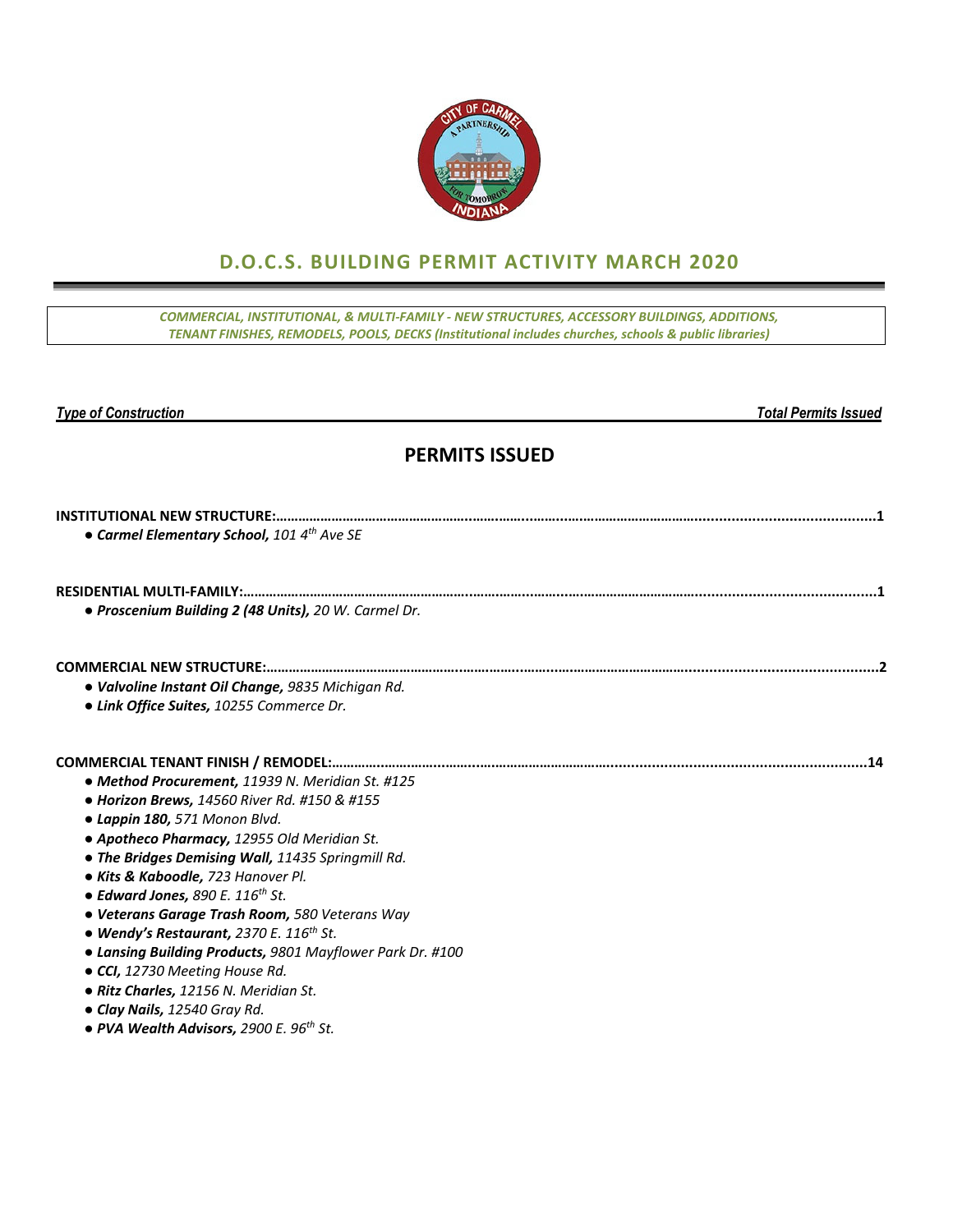# **COMMERCIAL CERTIFICATES OF OCCUPANCY ISSUED**

| <b>COMMERCIAL SWIMMING POOL:.</b><br>· Midtown West Swimming Pool, 350 Monon Blvd. |
|------------------------------------------------------------------------------------|
|                                                                                    |
| • Monon Center Kitchen,                                                            |
|                                                                                    |
| • Dr. Hillary Hushower, 1422 Keystone Way E.                                       |
| $\bullet$ Hotworx, 12525 Old Meridian St. #130                                     |
| • Kolache Factory, 10460 N. Michigan Rd.                                           |
| • Wild Birds Unlimited, 11711 N. College Ave. #146                                 |
| • Naf Naf Middle Eastern Grill, 12751 Pennsylvania St.                             |
| • Kroger Refrigerated Bunker Case, 10679 N. Michigan Rd.                           |
| • Century 21 Scheetz, 234 E. Carmel Dr.                                            |
| • Edward Jones, 12411 Pennsylvania St. #100                                        |
| • Rose & Lois, 7249 E. 146 <sup>th</sup> St.                                       |

*● Two Penn Mark 2nd Floor Corridors, 11555 N. Meridian St.*

### **D.O.C.S. BUILDING & SIGN ACTIVITY MARCH 2020**

|                                              | <b>MARCH 2020</b> | <b>MARCH 2019</b> |  |
|----------------------------------------------|-------------------|-------------------|--|
|                                              |                   |                   |  |
| TOTAL BUILDING PERMITS ISSUED:               | 130               | 132               |  |
| TOTAL FENCE PERMITS ISSUED:                  | 28                | 36                |  |
| TOTAL SIGN PERMITS:                          | 37                | 11                |  |
| TOTAL PUBLIC EVENT BANNERS:                  | 6                 | 10                |  |
| <b>BUILDING INSPECTIONS PERFORMED:</b>       | 441               | 508               |  |
| BUILDING PLAN REVIEWS:                       | 99                | 121               |  |
| <b>PUBLIC REQUEST FOR INFORMATION (RFI):</b> | 63                | 49                |  |
|                                              |                   |                   |  |

### **D.O.C.S. NEWS AND NOTES MARCH 2020**

. Adam Schriner, David Rutti and Nick Mishler attended the 2020 Educode Conference March 9-13 in Las *Vegas, NV.*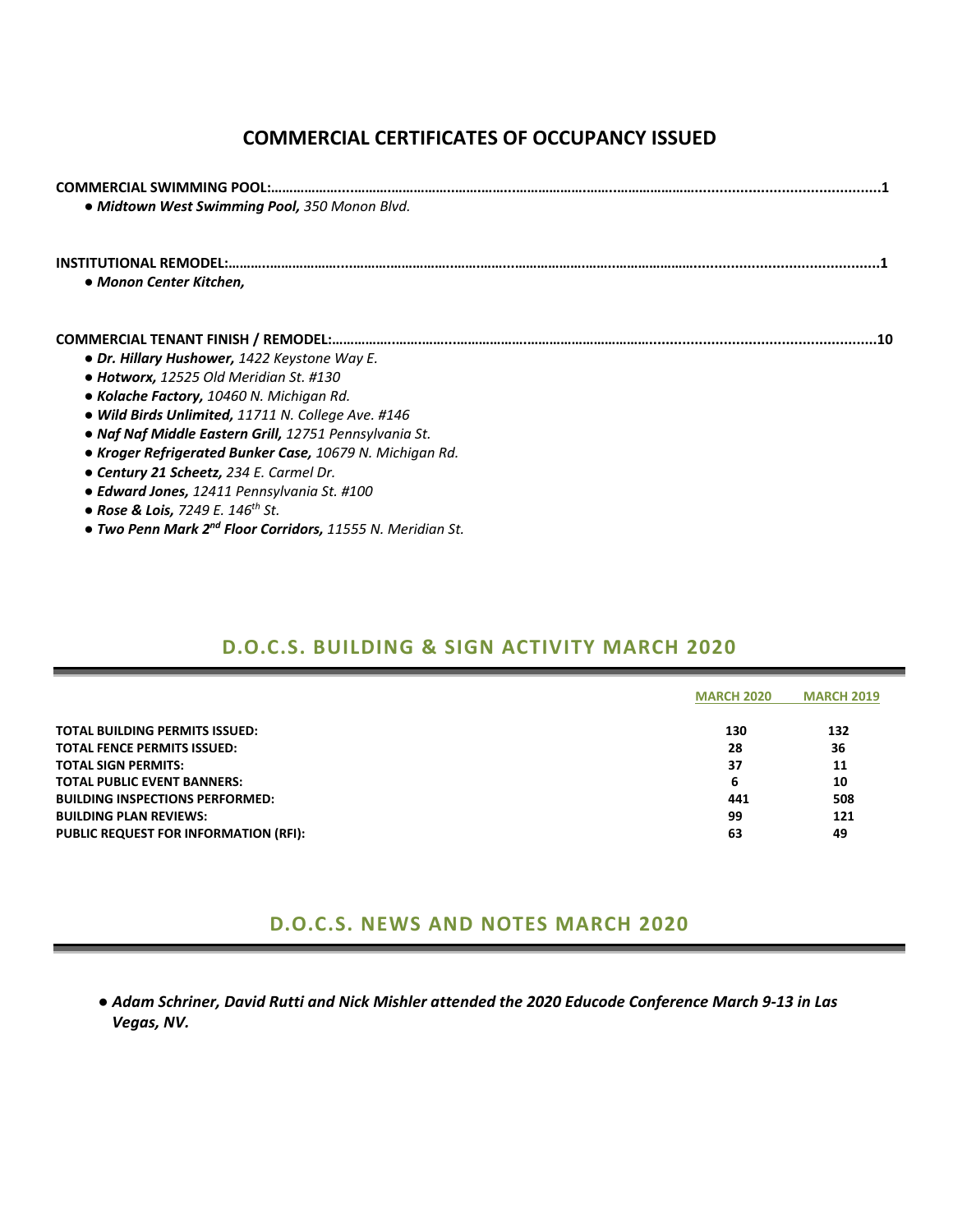|                            | <b>CODE ENFORCEMENT TASK REPORT SUMMARY FOR MARCH 2020</b> |                              |                          |               |               |  |
|----------------------------|------------------------------------------------------------|------------------------------|--------------------------|---------------|---------------|--|
| <b>COMPLAINTS RECEIVED</b> | <b>TOTAL:</b>                                              | <b>INSPECTION STATISTICS</b> |                          |               | <b>TOTAL:</b> |  |
| EMAIL                      | 0                                                          | <b>NEW CASES</b>             |                          |               | 43            |  |
| "MY CARMEL" APP            | 12                                                         | INITIAL INSPECTIONS          |                          |               | 34            |  |
| <b>PHONE</b>               | 0                                                          | ABATEMENT                    |                          |               | 3             |  |
| REFERRAL                   | 0                                                          |                              | INITIAL VIOLATION NOTICE |               | 32            |  |
| <b>STAFF</b>               | 31                                                         | <b>RE-INSPECTIONS</b>        | 100                      |               |               |  |
| <b>WALK-IN</b>             | 0                                                          | <b>CLOSED CASES</b>          |                          |               | 37            |  |
| <b>INSPECTIONS BY AREA</b> | <b>WEST</b>                                                | <b>CENTRAL</b>               | <b>EAST</b>              | <b>TOTAL:</b> |               |  |
| <b>NEW CASES</b>           | 4                                                          | 27                           | 12                       | 43            |               |  |
| INITIAL INSPECTIONS        | 4                                                          | 20                           | 10                       | 34            |               |  |
| <b>RE-INSPECTIONS</b>      | 12                                                         | 37                           | 51                       | 100           |               |  |
| <b>CLOSED CASES</b>        | 3                                                          | 28                           | 6                        | 37            |               |  |
|                            |                                                            |                              |                          |               |               |  |

#### *CODE ENFORCEMENT MONTHLY REPORT FOR MARCH 2020*

| <b>TYPE OF COMPLAINT/VIOLATION</b> | <b>NEW CASES</b> | <b>TYPE OF COMPLAINT/VIOLATION</b> | <b>NEW CASES</b> |
|------------------------------------|------------------|------------------------------------|------------------|
| <b>BUILDING CODE VIOLATIONS</b>    |                  | <b>PROPERTY MAINTENANCE</b>        | 10               |
| <b>COMMERCIAL VEHICLE</b>          |                  | RECREATIONAL VEHICLE               | 0                |
| <b>DUMPSTER</b>                    |                  | RIGHT-OF-WAY OBSTRUCTION           | 0                |
| <b>FARM ANIMALS</b>                | 0                | <b>SIDEWALK</b>                    | 0                |
| <b>FENCE VIOLATION</b>             |                  | <b>SIGNS</b>                       | 61               |
| <b>GRASS OR WEEDS</b>              | 0                | TRASH/DEBRIS                       | 9                |
| <b>HOME OCCUPATION</b>             | 0                | UNSAFE BUILDING                    | 0                |
| <b>NOISE REGULATIONS</b>           | 0                | <b>JUNK VEHICLE</b>                | 3                |
| OPEN AND ABANDONED                 | 0                | <b>ZONING USE VIOLATIONS</b>       | 0                |
| <b>OUTDOOR STORAGE</b>             | 3                | SNOW AND ICE REMOVAL               | 0                |
| PARKING IN LAWN/GREENBELT          | 8                | <b>OTHER</b>                       | 2                |
|                                    |                  | <b>TOTAL</b>                       | 100              |

#### *FORECLOSURE MONITORING SUMMARY FOR MARCH 2020*

|                               | <b>COMPLAINTS RECEIVED</b> |                | <b>TOTAL:</b> |               |
|-------------------------------|----------------------------|----------------|---------------|---------------|
|                               | <b>NEW CASES</b>           |                | 0             |               |
|                               | <b>INITIAL INSPECTIONS</b> |                |               |               |
|                               | ABATEMENT                  |                | 0             |               |
|                               | INITIAL VIOLATION NOTICE   |                | 0             |               |
|                               | <b>RE-INSPECTIONS</b>      |                | 26            |               |
|                               | <b>CLOSED CASES</b>        |                | 8             |               |
| <b>FORECLOSURE STATISTICS</b> | <b>WEST</b>                | <b>CENTRAL</b> | <b>EAST</b>   | <b>TOTAL:</b> |
| <b>NEW CASES</b>              | 0                          | 0              | 0             | 0             |
| <b>INITIAL INSPECTIONS</b>    | 0                          |                | 3             | 4             |
| <b>RE-INSPECTIONS</b>         | 4                          | 11             | 11            | 26            |
| <b>CLOSED CASES</b>           | 0                          | 4              | 4             | 8             |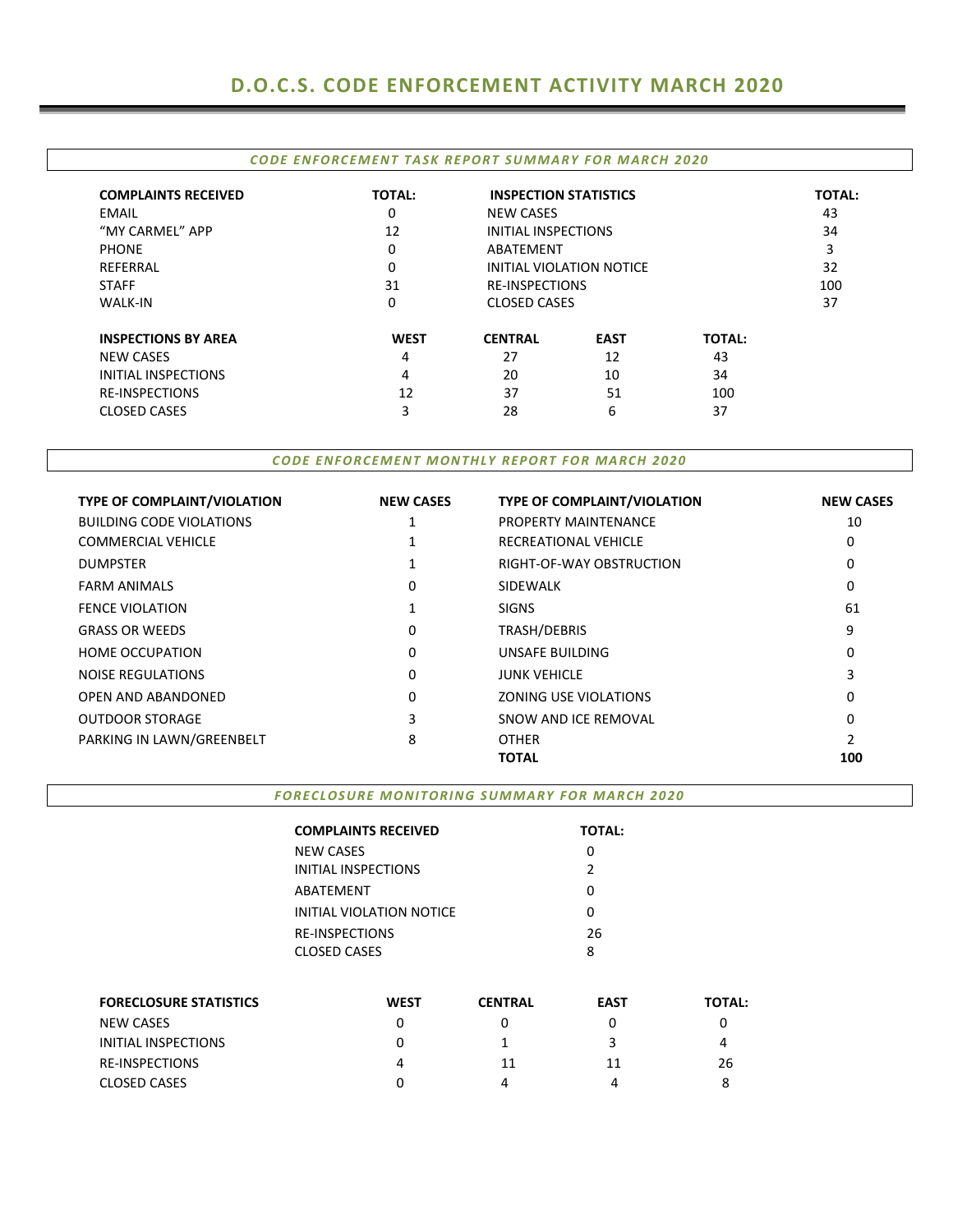# **DEPARTMENT OF COMMUNITY SERVICES INCOME REPORT MARCH 1-31 2020**



| <b>TRANSACTION TYPE:</b>                                                                                          | <b>TRANSACTIONS:</b> | <b>AMOUNT:</b>       |
|-------------------------------------------------------------------------------------------------------------------|----------------------|----------------------|
|                                                                                                                   | 85                   | \$<br>82,206.41      |
| <b>BUILDING PERMITS: [Includes the fee for full Certificate of Occupancy (C/O)]</b><br><b>DEMOLITION PERMITS:</b> | 3                    | \$<br>540.00         |
| <b>LATE FEES:</b>                                                                                                 | $\mathbf{0}$         | \$                   |
| RE-INSPECTION, ADDITIONAL INSPECTION, AND/OR TEMPORARY C/O:                                                       | 3                    | \$<br>385.00         |
| PLAN AMENDMENT: (Commercial / Institutional)                                                                      | $\mathbf{1}$         | \$<br>362.00         |
| <b>PLAN AMENDMENT: (Residential)</b>                                                                              | 1                    | \$<br>180.00         |
| <b>SPECIAL EVENT PERMITS:</b>                                                                                     | 0                    | \$<br>$\blacksquare$ |
| <b>TEMPORARY USE PERMITS/EXTENSIONS:</b>                                                                          | 0                    | \$                   |
| <b>APPEALS:</b>                                                                                                   | 0                    | \$                   |
| <b>FENCE PERMITS:</b>                                                                                             | 21                   | \$<br>1,092.00       |
| <b>FENCE LIABILITY WAIVER: (Paid to Hamilton County)</b>                                                          | 15                   | \$<br>420.00         |
| <b>ABATEMENT:</b>                                                                                                 | 0                    | \$                   |
| ADLS:                                                                                                             | $\overline{2}$       | \$<br>2,437.21       |
| <b>ADLS AMENDMENT:</b>                                                                                            | 0                    | \$                   |
| <b>COMMITMENT AMENDMENT:</b>                                                                                      | 1                    | \$<br>1,446.00       |
| <b>DEVELOPMENT PLAN:</b>                                                                                          | 2                    | \$<br>4,791.89       |
| <b>DEVELOPMENT PLAN AMENDMENT:</b>                                                                                | 0                    | \$                   |
| <b>HPR REVIEW:</b>                                                                                                | 0                    | \$                   |
| <b>ORDINANCE AMENDMENT:</b>                                                                                       | 1                    | \$<br>3,238.31       |
| <b>PLAT VACATE:</b>                                                                                               | 0                    | \$                   |
| <b>PRIMARY PLAT:</b>                                                                                              | 1                    | \$<br>22,123.00      |
| <b>PRIMARY PLAT AMENDMENT:</b>                                                                                    | $\mathbf{0}$         | \$                   |
|                                                                                                                   |                      |                      |
| <b>PUD ORDINANCES:</b>                                                                                            | 1                    | \$<br>3,609.44       |
| <b>REZONE:</b>                                                                                                    | 0                    | \$<br>$\blacksquare$ |
| <b>ADDITIONAL WAIVER:</b>                                                                                         | 0                    | \$                   |
| <b>SDR SITE PLAN REVIEW:</b>                                                                                      | 0                    | \$                   |
| <b>SECONDARY PLAT/REPLAT:</b>                                                                                     | 3                    | \$<br>14,965.00      |
| <b>SUBDIVISION WAIVER:</b>                                                                                        | 0                    | \$                   |
| <b>MISC. ZONING WAIVER:</b>                                                                                       | 0                    | \$                   |
| <b>TAC ONLY:</b>                                                                                                  | $\mathbf{1}$         | \$<br>371.00         |
| <b>DEVELOPMENT STANDARDS VARIANCE:</b>                                                                            | 5                    | \$<br>4,345.00       |
| <b>HEARING OFFICER REVIEW:</b>                                                                                    | 5                    | \$<br>1,107.00       |
| <b>SPECIAL EXCEPTION VARIANCE:</b>                                                                                | 0                    | \$                   |
| <b>SPECIAL USES: (Includes Special Use Amendments)</b>                                                            | 0                    | \$<br>$\blacksquare$ |
| <b>USE VARIANCE:</b>                                                                                              | 1                    | \$<br>2,011.77       |
| <b>SIGN PERMITS:</b>                                                                                              | 20                   | \$<br>4,365.59       |
| <b>ZONING DETAILS/LETTER:</b>                                                                                     | $\overline{2}$       | \$<br>214.00         |
| PARK & RECREATION IMPACT FEE (PRIF):                                                                              | 23                   | \$<br>65,384.00      |
| <b>TOTALS:</b>                                                                                                    |                      |                      |
| <b>GENERAL FUND #101:</b>                                                                                         |                      | \$<br>150,210.62     |
| <b>PRIF ACCOUNT #106:</b>                                                                                         |                      | \$<br>65,384.00      |
| <b>UTILITY FEES: (Sewer/Water permits)</b>                                                                        |                      | \$<br>96,436.00      |
| <b>TOTAL DEPOSIT:</b>                                                                                             |                      | \$<br>312,030.62     |
| Last Month's General Fund Deposit:                                                                                |                      | \$<br>114,731.94     |
| <b>Last Month's Total Deposit:</b>                                                                                |                      | \$<br>223,815.94     |

**NOTE: Receipts were deposited for 23 business days this month.**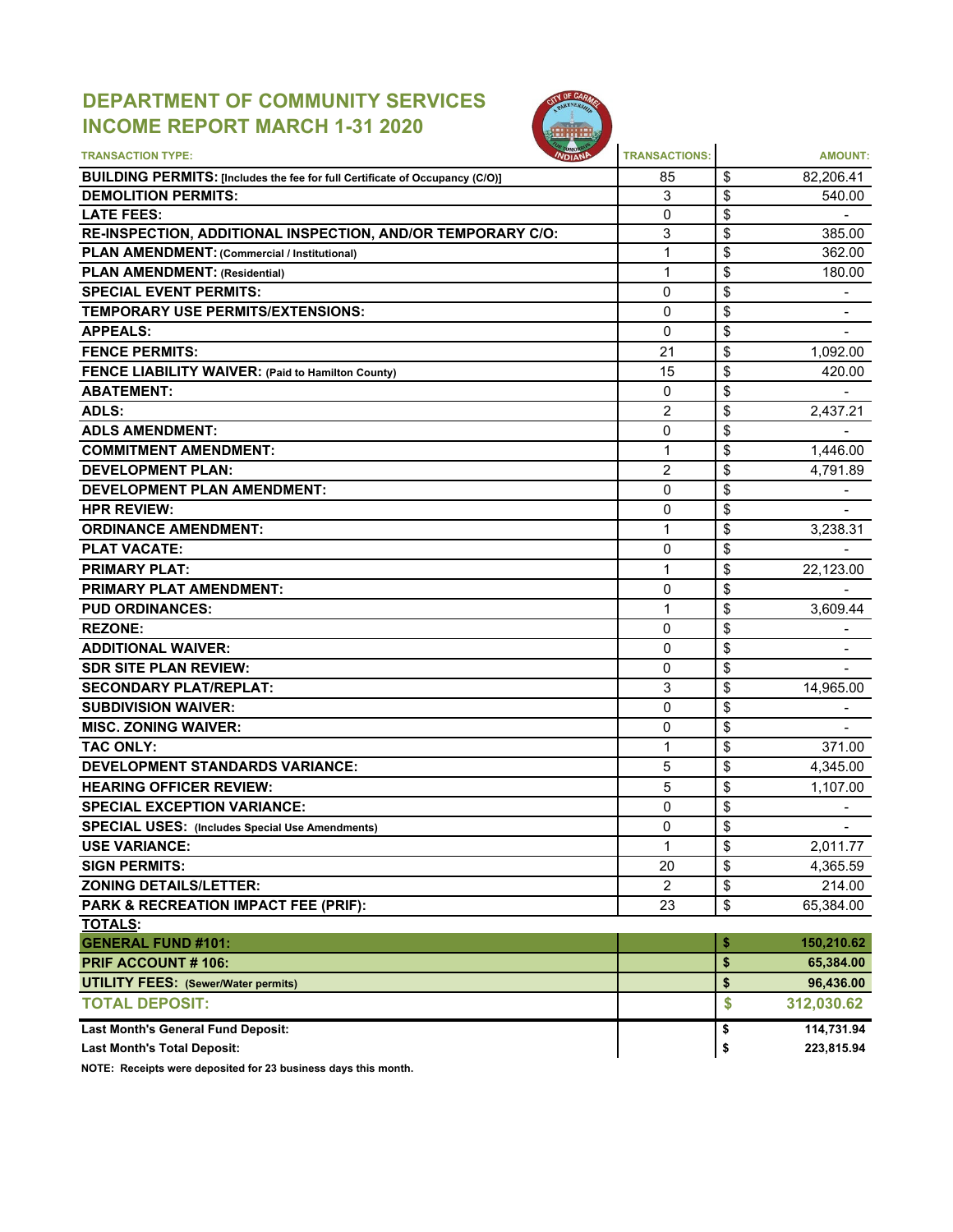#### **City of Carmel Monthly Permits Issued 3/1/2020 - 3/31/2020**

**Page 1**

| <i>ssue</i>        | <b>Status</b> | Permit NO    | Property Address                       | Permit Type Description                       | Estimated                    | Sq Ft                | <b>Contact Name</b>                    | <b>Contact Address</b>    | Contact City, State Zip | Property Owner (as listed per applicant) | Owner Address                             | Owner City, State Zip                            |
|--------------------|---------------|--------------|----------------------------------------|-----------------------------------------------|------------------------------|----------------------|----------------------------------------|---------------------------|-------------------------|------------------------------------------|-------------------------------------------|--------------------------------------------------|
| Date               |               |              |                                        |                                               | Cost of                      |                      |                                        |                           |                         |                                          |                                           |                                                  |
| 3/2/2020           | <b>CLOSE</b>  | PB 19050125  |                                        |                                               | Construction                 |                      |                                        |                           |                         | <b>KROGER</b>                            |                                           |                                                  |
|                    | CLOSE         | PB 19070164  | 10679 N MICHIGAN RD<br>6813 PULASKI CT | <b>COMM - REMODEL</b>                         | \$30,000.00                  | 325.00               |                                        |                           |                         | LENNAR HOMES OF INDIANA, INC.            | 5960 CASTLEWAY W DRIVE<br>9025 N RIVER RD | INDIANAPOLIS, IN 46250<br>INDIANAPOLIS, IN 46240 |
|                    | <b>ISSUED</b> | PB 19100160  | 1238 SKYTAG DR                         | <b>RES - SGNLFAM</b>                          | \$200,000.00                 | 6.054.00             |                                        |                           |                         | *EXECUTIVE HOMES CONSTRUCTION INC        | 010 3RD AVE SW, STE 202                   | ARMEL, IN 46032                                  |
|                    | <b>ISSUED</b> | PB 19120097  | 11711 N PENNSYLVANIA ST #270           | <b>RES - SGNLFAM</b>                          | \$719,000.00                 | 6,885.00             |                                        |                           |                         | REI INVESTMENTS                          | 11711 MERIDIAN ST N #200                  | 'ARMEL, IN 46032                                 |
|                    | <b>ISSUED</b> | F-2020-00014 | 9606 MAPLE DR                          | <u>COMM - NWTENFIN</u>                        | \$48,000.00                  | 910.00               |                                        |                           |                         | ROSSITER, SCOTT AND ROBIN                |                                           | Indianapolis, IN 46280                           |
|                    | <b>ISSUED</b> | PB 19100020  | <b>496 ELLIOT CREEK DR</b>             | <b>FENCE - NEW</b>                            |                              |                      |                                        |                           |                         | <b>HOMES BY MCKENZIE</b>                 | 9606 Maple Drive<br>4631 LISBORN DR       | CARMEL, IN 46032                                 |
| 3/3/2020           | ISSUED        | PB 19090130  | 2091 ST ANDREWS CIR                    | <b>RES - SGNLFAM</b>                          | \$600,000.00                 | 3.823.00             |                                        |                           |                         | <b>ROBERT HICKS</b>                      | 2091 ST ANDREWS CIR                       | CARMEL, IN 46032                                 |
|                    | <b>ISSUED</b> | PB 20010026  | 800 S RANGELINE RD #285                | <b>RES - ADDITION</b>                         | \$300,000.00<br>\$180,000.00 | 1.063.00             |                                        |                           |                         | CCC BALDWIN CHAMBERS LLC                 | 770 3RD AVE SW                            | CARMEL, IN 46032                                 |
|                    | ISSUED        | PB 19110007  | 800 S RANGELINE RD #120                | <b>COMM - NWTENFIN</b>                        | \$590,000.00                 | 1,115.00<br>2,389.00 |                                        |                           |                         | CCC BALDWIN CHAMBERS LLC                 | 770 3RD AVE SW                            | <b>ARMEL, IN 46032</b>                           |
|                    | ISSUED        | PB 19070189  | 10115 SOLACE LN                        | <b>COMM - NWTENFIN</b><br><b>RES - REMODI</b> | \$15,000.00                  | 1,000.00             |                                        |                           |                         | STRICKLER, TYLER                         | 10115 SOLACE LANE                         | <b>NDIANAPOLIS, IN 46280</b>                     |
|                    | <b>ISSUED</b> | PB 20020019  | 513 DICKSON LANE                       | <b>RES - SGNLFAM</b>                          | \$400,000.00                 | 2.682.00             |                                        |                           |                         | OLD TOWN DESIGN GROUP                    | 1132 RANGELINE RD S                       | CARMEL, IN 46032                                 |
|                    | <b>ISSUED</b> | PB 18080081  | 301 AMERICAN WAY - THE KENT            | RES - MLTFAM                                  | \$13,500,000.0               | 118,861.00           |                                        |                           |                         | VILLAGE CAPITAL CORPORATION              | 770 3RD AVE SW                            | CARMEL, IN 46032                                 |
|                    | <b>ISSUED</b> | PB 20010146  | 571 MONON BLVD 3RD FLOOR               | <b>COMM - NWTENFIN</b>                        | \$243,371.00                 | 3,206.00             |                                        |                           |                         | <b>FRIEND, BRIAN</b>                     | 571 MONON BLVD #400                       | CARMEL, IN 46032                                 |
|                    | <b>ISSUED</b> | PB 20020059  | 516 DICKSON LANE                       | <u>RES - SGNLFAM</u>                          | \$643,325.00\$0              | 956.005.95           |                                        |                           |                         | MURRAY, MIKE & JEANNINE                  | 135 2ND ST NW                             | ARMEL, IN 46032:                                 |
|                    | <b>ISSUED</b> | PB 20010039  | 4985 WATERSIDE CIR                     | <b>RES - REMODE</b>                           | \$375,000.00                 | 756.00               |                                        |                           |                         | PAPPAS, GEORGE                           | 4985 WATER SIDE CIRCLE                    | ARMEL, IN 46033                                  |
|                    | <b>ISSUED</b> | PB 20020093  | 11129 LAKESHORE DR E                   | RES - REMODE                                  | \$60,000.00                  | 350.00               |                                        |                           |                         | MARK AND ADA STUMPF                      | 11129 E LAKESHORE DR                      | ARMEL, IN 46032                                  |
| 3/4/2020           | <b>ISSUED</b> | B-2020-00021 | 2370 E 116TH ST                        | <b>COMM - REMODEL</b>                         | \$10,000.00                  |                      | 2,749.00 WALLIN, DONALD J              | 711 S DEARBORN #606       | CHICAGO, IL 60605       | BENNETT, DAVID                           | 6330 E 116TH ST                           | <b>NDIANAPOLIS, IN 46250</b>                     |
|                    | <b>CLOSE</b>  | F-2020-00007 | 10319 VALLEY RD                        | <b>FENCE - NEW</b>                            |                              |                      |                                        |                           |                         | <b>BROWN, MICHAEI</b>                    | 10319 VALLEY RD                           | INDIANAPOLIS, IN 46280                           |
|                    | <b>ISSUED</b> | B-2020-00033 | 11580 COLLEGE AVE                      | <b>RES - DEMO</b>                             |                              |                      | CASEY-BERTRAM CONSTRUCTION             | 5780 E 25TH ST            | INDIANAPOLIS, IN 46218  |                                          |                                           |                                                  |
|                    | <b>ISSUED</b> | PB 20010093  | 14560 RIVER RD #150 & #155             | <b>COMM - NWTENFIN</b>                        | \$65,000.00                  | 3,451.00             |                                        |                           |                         | C & L MANAGEMENT                         | 3825 SOUTH EAST ST                        | INDIANAPOLIS, IN 46277                           |
|                    | <b>ISSUED</b> | PB 20020053  | 3327 SHELBORNE WOODS PKWY              | <b>RES - REMODEI</b>                          | \$18,000.00                  | 1.800.00             |                                        |                           |                         | NEMANI, PATTABHI                         | 3327 SHELBORNE WOODS PARKW                | CARMEL, IN 46032                                 |
|                    | <b>ISSUED</b> | PB 20010153  | 6720 GRANTSVILLE LN                    | <b>RES - SGNLFAM</b>                          | \$200,000.00                 | 5,985.00             |                                        |                           |                         | <b>LENNAR HOMES</b>                      | 9025 N RIVER ROAD                         | <b>NDIANAPOLIS, IN 46240</b>                     |
| 3/5/2020           | <b>ISSUED</b> | B-2020-00006 | 890 E 116TH ST                         | <u>COMM - REMODEL</u>                         | \$51,000.00                  |                      | $1.738.00$   IVEY, GREG                | 7271 W 52, SUITE B        | NEW PALESTINE, IN 46163 | FRIED, KEITH                             | $9102$ N MERIDIAN ST #230                 | INDIANAPOLIS, IN 46260                           |
|                    | <b>CLOSE</b>  | F-2020-00011 | 4734 Briarwood Trce                    | <b>FENCE - NEW</b>                            |                              |                      |                                        |                           |                         | HILL, GAE AND KIRK                       | 4734 BRIARWOOD TRACE                      | CARMEL, IN 46033                                 |
|                    | <b>CLOSE</b>  | B-2020-00048 | 14159 IVYBRIDGE DR                     | <b>RES - ELECTRICAL</b>                       |                              |                      |                                        |                           |                         |                                          |                                           |                                                  |
|                    | <b>ISSUED</b> | PB 20020007  | 9801 MAYFLOWER PARK DR #100            | COMM - REMODEL                                | \$200,000.00                 | 35,505.00            |                                        |                           |                         | ALT CONSTRUCTION LLC                     | 10650 BENNETT PKWY STE 200                | IONSVILLE, IN 46077                              |
|                    | <b>ISSUED</b> | PB 20020073  | 13026 COPPER RUN BLVD                  | <b>RES - SGNLFAM</b>                          | \$469,000.00                 | 5.542.00             |                                        |                           |                         | <b>PULTE HOMES</b>                       | 11590 N. MERIDIAN ST #530                 | CARMEL, IN 46032                                 |
|                    | ISSUED        | PB 20020056  | 1496 DAYLIGHT DR                       | <b>RES - SGNLFAM</b>                          | \$437,871.00                 | 4,510.00             |                                        |                           |                         | JONES, BENJAMIN AND KRISTIE              | 1485 STARCROSS LN #105                    | INDIANAPOLIS, IN 46280                           |
|                    | <b>ISSUED</b> | PB 19110089  | 7227 DELMONT DR                        | <b>RES - SGNLFAM</b>                          | \$325,000.00                 | 6,185.00             |                                        |                           |                         | *DREES HOMES                             | 900 E 96TH ST #100                        | INDIANAPOLIS, IN 46240                           |
| 3/6/2020           | <b>ISSUED</b> | B-2020-00001 | 6907 ALICE PAUL LN                     | <b>RES - REMODE</b>                           | \$59,325.00                  |                      | $1.375.00$ CMH BUILDERS                | 8847 COMMERCE PARK PL     | INDIANAPOLIS, IN 46268  | GAGE, JEFF                               | 6907 ALICE PAUL LN                        | CARMEL, IN 46032                                 |
|                    | <b>ISSUED</b> | B-2020-00008 | 1546 JENSEN DR                         | <b>RES - REMODE</b>                           | \$69,370.24                  | 1,819.00             | <b>CMH BUILDERS</b>                    | 8847 COMMERCE PARK PLACE  | INDIANAPOLIS, IN 46268  | <b>GAUNT, DAVID</b>                      | 1546 JENSEN DR                            | CARMEL, IN 46032                                 |
|                    | <b>CLOSE</b>  | B-2020-00063 | 542 PONDS POINTE DR                    | <b>RES - ELECTRICAL</b>                       |                              |                      | Mike Edmonds                           | 17520 dartown rd unit 285 | Westfield, IN 47356     | denise gallagher                         | 542 ponds pointe dr                       | carmel, in 46032                                 |
|                    | <b>ISSUED</b> | B-2020-00064 | 12166 N MERIDIAN ST                    | COMM - DEMO                                   |                              |                      | RAY'S DEMOLITION                       | <b>DRAWER 1</b>           | CLAYTON, IN 46118       | <b>LAUTH GROUP</b>                       | 111 CONGRESSIONAL BLVD #300               | CARMEL, IN 46074                                 |
|                    | <b>ISSUED</b> | PB 20020041  | 14234 COMMUNITY DR                     | <b>RES - SGNLFAM</b>                          | \$210,863.00                 | 2,223.00             |                                        |                           |                         | PM DEVELOPMENT HOLDINGS, LLC             | 168 WEST CARMEL DF                        | 'ARMEL, IN 46032                                 |
|                    | ISSUED        | PB 20020039  | 14236 COMMUNITY DR                     | <b>RES - SGNLFAM</b>                          | \$227,018.00                 | 1,929.00             |                                        |                           |                         | PM DEVELOPMENT HOLDINGS, LLC             | 168 WEST CARMEL DR                        | ARMEL, IN 46032:                                 |
|                    | <b>ISSUED</b> | PB 20020020  | 11939 N MERIDIAN ST #125               | <b>COMM - NWTENFIN</b>                        | \$220,000.00                 | 3,800.00             |                                        |                           |                         | 11939 OFFICE LLC                         | 350 E NEW YORK ST #200                    | INDIANAPOLIS, IN 46204                           |
| 3/9/2020           | <b>ISSUED</b> | B-2020-00009 | 9899 FIDDLERS CT                       | <b>RES - SGNLFAM</b>                          | \$650,000.00                 |                      | $6.520.00$ WILSON, STEVEN              | 9899 FIDDLERS CT          | CARMEL, IN 46032        | WILSON, STEVEN                           | 9899 FIDDLERS CT                          | CARMEL, IN 46032                                 |
|                    | <b>ISSUED</b> | PB 20010162  | 947 E 101 ST                           | <b>RES - REMODE</b>                           | \$26,000.00                  | 350.00               |                                        |                           |                         | <b>HEALDSBURG PROPERTIES</b>             | 947 E 101ST ST                            | INDIANAPOLIS, IN 46240                           |
| 3/10/2020   ISSUED |               | B-2020-00004 | 12926 CHENILLE DR                      | <b>RES - REMODE</b>                           | \$15,000.00                  | 1,000.00             | TUOMI, KAI                             | 12926 CHENILLE DR         | CARMEL, IN 46034        | TUOMI, KAI                               | 12926 CHENILLE DR                         | CARMEL, IN 46034                                 |
|                    | ISSUED        | B-2020-00007 | 13928 SPRINGMILL PONDS CIR             | <b>RES - REMODEI</b>                          | \$5,500.00                   | 3.831.00             | THE LIFESTYLE GROUP, INC               | 6230 SOUTHEASTERN AVE     | INDIANAPOLIS, IN 46203  | HACKNEY, JOSH                            | 13928 SPRINGMILL PONDS CIR                | CARMEL, IN 46032                                 |
|                    | <b>ISSUED</b> | B-2020-00042 | 111 W MAIN ST                          | TEMPUSE - SPCLEVNT                            |                              |                      | Hoosier Tent & Party Rental            | 10142 Bradford Rd         | Avon, IN 46123          | City of Carmel                           | One Civic Square                          | Carmel, IN 46032                                 |
|                    | CLOSE         | PB 20020048  | 525 SMOKEY ROW CT                      | <b>FENCE - NEW</b>                            | \$0.00                       | 0.00                 |                                        |                           |                         | HARVEY, KEVIN                            | 525 SMOKEY ROW CT                         | CARMEL, IN 46033                                 |
|                    | CLOSE         | PB 20010150  | 620 2ND AVE NE                         | <b>FENCE - NEW</b>                            | \$0.00                       | 0.00                 |                                        |                           |                         | COOL, RICHARD & BETTINA                  | 620 2ND AVE NE                            | ARMEL, IN 46032:                                 |
|                    | ISSUED        | PB 20020034  | 7010 MCCAIN WAY                        | <b>RES - SGNLFAM</b>                          | \$220,515.00                 | 2.320.00             |                                        |                           |                         | PYATT, TODD                              | 168 W CARMEL DR                           | <b>ARMEL, IN 46032</b>                           |
|                    | CLOSE         | B-2020-00102 | 145 ELM ST #100                        | COMM - ELECTRICAL                             |                              |                      | Hammans Electric, Inc.                 | 1445 Brookville Way - A   | Indianapolis, IN 46239  | Carmel Redevelopment Authority           |                                           |                                                  |
|                    | <b>CLOSE</b>  | F-2020-00018 | 11223 HERITAGE VIEW LN                 | <b>FENCE - NEW</b>                            |                              |                      |                                        |                           |                         | SHANER, MICHAEL                          | 11223 Heritage View Lane                  | Carmel, IN 46032                                 |
| $3/11/2020$ ISSUED |               | B-2020-00014 | 1584 OLD MILL CIR                      | <b>RES - REMODEL</b>                          | \$61,443.78                  |                      | $1.26200$ BOOHER BUILDING COMPANY, INC | 5840 W 71ST ST            | INDIANAPOLIS, IN 46278  | OLINGER, TOM                             | 1584 OLD MILL CIR                         | CARMEL, IN 46032                                 |
|                    | CLOSE         | F-2020-00016 | 13119 BRIARWOOD TRCE                   | <b>FENCE - NEW</b>                            |                              |                      |                                        |                           |                         | MEYERS, TRICIA                           | 13119 BRIARWOOD TRACE                     | CARMEL, IN 46033                                 |
|                    | CLOSE         | B-2020-00081 | 906 AUMAN DR W                         | RES - ELECTRICAL                              |                              |                      | ERMCO                                  | 1625 Thompson Rd          | Indianapolis, IN 46217  | Mike Keller                              | 906 Auman Dr W                            | Carmel, IN 46032                                 |
|                    | <b>CLOSE</b>  | F-2020-00019 | 1543 SPRUCE CT                         | <b>FENCE - NEW</b>                            |                              |                      |                                        |                           |                         | MONKUL, RECEP DENIZ                      | 1543 SPRUCE COURT                         |                                                  |
|                    | ISSUED        | PB 20020052  | 828 BRIDLE CT                          | RES-POOL                                      | \$73,000.00                  | 1.440.00             |                                        |                           |                         | NALLEY, MARCUS AND ANGIE                 | 828 BRIDLE CT                             | CARMEL, IN 46032                                 |
| 3/13/2020 ISSUED   |               | F-2020-00021 | 13149 Frogmore St                      | <b>FENCE - NEW</b>                            |                              |                      |                                        |                           |                         |                                          |                                           |                                                  |
|                    | ISSUED        | PB 20020028  | 998 KINZER AVE                         | <b>RES - SGNLFAM</b>                          | \$340,000.00                 | 2,627.00             |                                        |                           |                         | WEEKLEY HOMES OF INDIANA LLC             | 1111 NORTH POST OAK RD                    | HOUSTON, TX 77055                                |
|                    | ISSUED        | F-2020-00022 | 120 Rolling Hill Dr                    | <b>FENCE - NEW</b>                            |                              |                      |                                        |                           |                         | <b>GUERRIERI, JAYNE</b>                  | 120 ROLLING HILLS DRIVE                   | CARMEL, IN 46032                                 |
|                    | ISSUED        | F-2020-00023 | 1530 OLD MILL CIR                      | <b>FENCE - NEW</b>                            |                              |                      |                                        |                           |                         |                                          |                                           |                                                  |
|                    | ISSUED        | PB 20010126  | 14230 STACEY ST                        | <b>RES - ADDITION</b>                         | \$19,000.00                  | 420.00               |                                        |                           |                         | SCHRADER, JAY                            | 14230 STACEY ST                           | CARMEL, IN 46033                                 |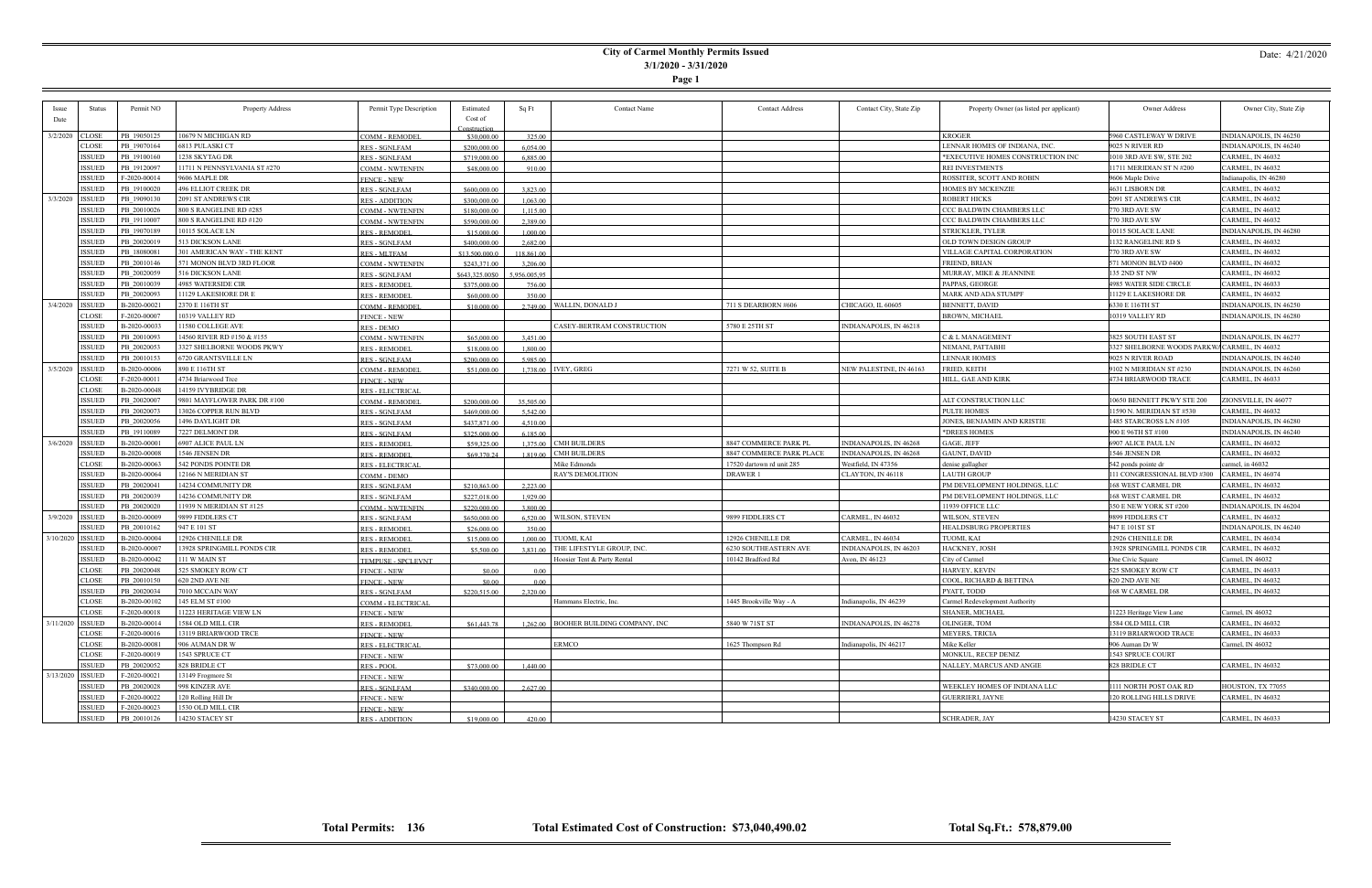### **City of Carmel Monthly Permits Issued 3/1/2020 - 3/31/2020**

**Page 2**

| Issue              | <b>Status</b> | Permit NO     | Property Address                       | Permit Type Description | Estimated      | Sq Ft     | <b>Contact Name</b>                                            | <b>Contact Address</b>              | Contact City, State Zip | Property Owner (as listed per applicant)     | Owner Address                                    | Owner City, State Zip   |
|--------------------|---------------|---------------|----------------------------------------|-------------------------|----------------|-----------|----------------------------------------------------------------|-------------------------------------|-------------------------|----------------------------------------------|--------------------------------------------------|-------------------------|
| Date               |               |               |                                        |                         | Cost of        |           |                                                                |                                     |                         |                                              |                                                  |                         |
|                    |               |               |                                        |                         | Construction   |           |                                                                |                                     |                         |                                              |                                                  |                         |
| 3/16/2020   ISSUED |               | B-2020-00002  | 12506 WINDSOR DR                       | <b>RES - ADDITION</b>   | \$40,000.00    |           | 400.00 TRIUMPH CONSTRUCTION                                    | 21851 HINKLE RD                     | NOBLESVILLE, IN 46062   | <b>BAILEY, ADAM</b>                          | 12506 WINDSOR DR                                 | CARMEL, IN 46033        |
|                    | CLOSE         | F-2020-00001  | 739 HAWTHORNE DR                       | <b>FENCE - NEW</b>      |                |           |                                                                |                                     |                         | LONG, ANNE & RICHARD                         | 739 HAWTHORNE DRIVE                              | ARMEL, IN 46033:        |
|                    | ISSUED        | B-2020-00018  | 12523 ROBINBROOK DR                    | <b>RES - ADDITION</b>   | \$10,000.00    |           | 32.00 PATRICK BREACH                                           | 24860 MT. PLEASANT RD.              | <b>CICERO, IN 46034</b> | MONTGOMERY, STEVE & LAUREEN                  | 12523 ROBINBROOK DR                              | ARMEL, IN 46032         |
|                    | ISSUED        | PB 20010168   | 14060 JAMES DEAN DR                    | <b>RES - REMODEI</b>    | \$27,500.00    | 1,000.00  |                                                                |                                     |                         | BONGU, VARUN                                 | 14060 JAMES DEAN DR                              | ARMEL, IN 46033:        |
|                    | ISSUED        | PB 20020075   | 6792 GRANTSVILLE LN                    | <b>RES - SGNLFAM</b>    | \$200,000.00   | 5,754.00  |                                                                |                                     |                         | <b>LENNAR HOMES</b>                          | 9025 N RIVER ROAD                                | INDIANAPOLIS, IN 46240  |
|                    | ISSUED        | B-2020-00117  | 4504 SOMERSET WAY S                    | <b>RES - ELECTRICAL</b> |                |           |                                                                |                                     |                         | Matt, Carole Fitzgerald                      | 4504 Somerset Way S                              | Carmel, IN 46033        |
|                    | ISSUED        | F-2020-00025  | 14324 NEW GARDEN LN                    | <b>FENCE - NEW</b>      |                |           |                                                                |                                     |                         | <b>DAVID HARSH</b>                           | 14324 NEW GARDEN LANE                            | CARMEL, IN 46033        |
|                    | <b>ISSUED</b> | F-2020-00026  | 12210 WOODS BAY PL                     | <b>FENCE - NEW</b>      |                |           |                                                                |                                     |                         | RANDALL AND ELIZABETH BROWN                  | 12210 WOODS BAY PL                               | ARMEL, IN 46033         |
|                    | ISSUED        | F-2020-00027  | 9865 WINDSONG LN                       | <b>FENCE - NEW</b>      |                |           |                                                                |                                     |                         | SCOT AND CATHERINE IMUS                      | 9865 Windsong Ln                                 | Indianapolis, IN 46280  |
|                    | ISSUED        | SW-2020-00003 | 10767 ILLINOIS ST                      | <b>STRMWTR</b>          |                |           | Martin Rosenberg                                               | 201 Pennsylvania Parkway, Suite 100 | Indianapolis, IN 46280  | Martin Rosenberg                             | [201 Pennsylvania Parkway, Suite 100             | Indianapolis, IN 46280  |
| 3/17/2020   ISSUED |               | B-2020-00038  | 12888 COPPER RUN BLVD                  | <b>RES - SGNLFAM</b>    | \$458,000.00   | 5 177 00  | Pulte Homes of Indiana, LLC                                    | 11590 N. Meridian St. #530          | Carmel, IN 46032        | Pulte Homes of Indiana, LLC                  | 11590 N. Meridian St. #530                       | armel, IN 46032         |
|                    | ISSUED        | B-2020-00092  | 12156 N MERIDIAN ST                    | <b>COMM - REMODEL</b>   | \$1,500,000.00 | 140.00    | Corrie Meyer                                                   | 732 College Way                     | Carmel, IN 46032        | CharlesLazzara                               | 12156 North Meridian Street                      | Carmel, IN 46032        |
|                    | <b>ISSUED</b> | B-2020-00093  | 723 HANOVER PL                         | <b>COMM - NWTENFIN</b>  | \$170,000.00   |           | 1,495.00 Signature Construction                                | 385 City Center Drive, Suite 100    | Carmel, IN 46032        | Carmel City Center Retail, LLC               | 770 3rd Avenue                                   | Carmel, IN 46032        |
|                    | <b>ISSUED</b> | SW-2020-00002 | 12025 CLAY CENTER RD                   | <b>STRMWTR</b>          |                |           |                                                                |                                     |                         | Ron Farrand                                  | 5185 E. Main St.                                 | Carmel, IN 46033        |
| 3/18/2020   ISSUED |               | B-2020-00032  | 11807 EDEN GLEN DR                     | <b>RES - REMODEI</b>    | \$110,000.00   |           | 4,312.00   David Kennington                                    | 6030 Copeland Mills Dr.             | Indianapolis, IN 46221  | Indy Houses, LLC                             | 9908 Hodges Dr                                   | indianapolis, IN 46280  |
|                    | ISSUED        | B-2020-00041  | 14453 PEMBERTON LN                     | <b>RES-POOI</b>         |                |           | Daniel Majestic                                                | 5245 Elmwood Ave                    | Indianapolis, IN 46203  | Josh and Katherine Malarsky                  | 4453 Pemberton Lane                              | Carmel, IN 46074        |
|                    | ISSUED        | B-2020-00052  | 13766 WOODSIDE HOLLOW DR               | <b>RES - SGNLFAM</b>    | \$420,000.00   |           | 4.857.00 David Weekley Homes                                   | 9310 N Meridian Street STE 100      | Indianapolis, IN 46260  | David Weekley Homes                          | 9310 N Meridian Street                           | Indianapolis, IN 46260  |
|                    | ISSUED        | B-2020-00095  | 13913 ROYAL SADDLE DR                  | <b>RES-REMODE</b>       | \$8,000.00     | 0.00      | Matt Conrad                                                    | 13913 Royal Saddle Dr               | Carmel, IN 46032        | Matt Conrad                                  | 13913 Royal Saddle Dr                            | Carmel, IN 46032        |
|                    | <b>ISSUED</b> | B-2020-00106  | 14027 FINNHORSE DR                     | <b>RES-REMODEI</b>      | \$15,000.00    |           | 850.00   All around remodel LLC                                |                                     |                         | Boyanpally, Thirupath                        | 14027 Finnhorse Dr                               |                         |
|                    | <b>CLOSE</b>  | F-2020-00020  | 3807 CONSTITUTION DR                   | <b>FENCE - NEW</b>      |                |           |                                                                |                                     |                         | WEST, ANGELA                                 | 3807 CONSTITUTION DRIVE                          | ARMEL, IN 46032         |
|                    | ISSUED        | F-2020-00024  | 12487 HEATHERSTONE PL                  | <b>FENCE - NEW</b>      |                |           | Michael and Susan Flener                                       | 12487 Heatherstone Pl               | CARMEL, IN 46032        | Michael and Susan Flener                     | 12487 Heatherstone Place                         | Carmel, IN 46033        |
|                    | ISSUED        | PB 20010083   | 9835 MICHIGAN RD                       | <b>COMM - NEWSTRUCT</b> | \$1,100,000.00 |           | 4.154.00 JRF Construction                                      | 233 E 175TH ST                      | Westfield, IN 46074     | <b>ARMTRUST V LLC</b>                        | 10654 SUNSET POINT LN                            | FISHERS, IN 46037       |
|                    | <b>CLOSE</b>  | PB 20010090   | 4434 VOYAGEUR WAY                      | <b>FENCE - NEW</b>      | \$0.00         | 0.00      |                                                                |                                     |                         | ZAPOLSKI, STEVEN & TAMIKA                    | 4434 VOYAGEUR WAY                                | ARMEL, IN 46074         |
|                    | <b>CLOSE</b>  | F-2020-00030  | 13571 Kingsbury Dr                     | <b>FENCE - NEW</b>      |                |           |                                                                |                                     |                         | WELCH, LUKE                                  | 13571 Kingsbury Drive                            | Carmel, IN 46032        |
|                    | <b>ISSUED</b> | F-2020-00031  | 12107 CASTLE ROW OVLK                  | <b>FENCE - NEW</b>      |                |           |                                                                |                                     |                         | ALAN GEHRING                                 | 12107 Castle Row Overlook                        | Carmel, IN 46033        |
| 3/19/2020   ISSUED |               | B-2020-00005  | 2532 WOODLEY ST                        | <b>RES - REMODEI</b>    | \$15,000.00    |           | $894.00$ DOWNS, DELYN                                          | 2532 WOODLEY ST                     |                         | DOWNS, DELYN                                 | 2532 WOODLEY ST                                  |                         |
|                    | ISSUED        | B-2020-00039  | 424 HERITAGE TERRACE LN                | <b>RES - SGNLFAM</b>    | \$553,000.00   |           | 5.885.00 Pulte Homes of Indiana, LLC                           | 11590 N. Meridian St. #530          | Carmel, IN 46032        | Pulte Homes of Indiana, LLC                  | 11590 N. Meridian St. #530                       | Carmel, IN 46032        |
|                    | ISSUED        | B-2020-00066  | 12241 HOBBY HORSE DR                   | <b>RES - SGNLFAM</b>    | \$655,166.00   |           | 6,505.00   Wedgewood Building Company                          | 32 First St NE                      | Carmel, IN 46032        | Wedgewood Building Company                   | 32 First St NE                                   | armel, IN 46032         |
|                    | ISSUED        | B-2020-00074  | 33 THORNHURST DR                       | <b>RES-SOLAR</b>        | \$0.00         |           | $0.00$ Rectify LLC                                             | 3911 N College Ave                  | Indianapolis, IN 46205  | Michelle Bell                                | 33 Thornhurst Dr                                 | Carmel, In 46032        |
|                    | ISSUED        | B-2020-00085  | 11435 SPRINGMILL RD                    | <b>COMM - NWTENFIN</b>  | \$135,000.00   |           | $3.000.00$ Dave Alexander                                      | 2515 Bloyd Ave                      | Indianapolis, IN 46218  | CPUS The Bridges LP                          | 601 south figueroa st                            | os Angles, CA 90017     |
|                    | <b>CLOSE</b>  | B-2020-00132  | 12663 MOONSEED DR, CAR, IN, 46032      | <b>RES - ELECTRICAL</b> |                |           | Charles Ryerson                                                | 10652 Denandra Drive                | Zionsville, IN 46077    | Village of West Clay Home Owners Association | 12884 Broad Street                               | Carmel, IN 46032        |
|                    | <b>CLOSE</b>  | B-2020-00136  | 1790 BLYTHE ST, CAR, IN, 46032         | RES - ELECTRICAL        |                |           | Charles Ryerson                                                | 10652 Denandra Drive                | Zionsville, IN 46077    | Village of West Clay Home Owners Association | 12884 Broad Street, Carmel IN 46032              | Carmel, IN 46032        |
|                    | <b>CLOSE</b>  | B-2020-00137  | 1692 BLYTHE ST, CAR, IN, 46032         | RES - ELECTRICAL        |                |           | Charles Ryerson                                                | 10652 Denandra Drive                | Zionsville, IN 46077    | Village of West Clay Home Owners Association | 2884 Broad Street                                | armel, IN 46032         |
|                    | <b>CLOSE</b>  | B-2020-00138  | 2025 STANHOPE ST, CAR, IN, 46032       | <b>RES - ELECTRICAL</b> |                |           | Charles Ryerson                                                | 10652 Denandra Drive                | Zionsville, IN 46077    | Village of West Clay Home Owners Association | 12884 Broad Street                               | Carmel, IN 46032        |
|                    | <b>CLOSE</b>  | B-2020-00139  | 1983 STANHOPE ST, CAR, IN, 46032       | <b>RES - ELECTRICAL</b> |                |           | Charles Ryerson                                                | 10652 Denandra Drive                | Zionsville, IN 46077    | Village of West Clay Home Owners Association | 12884 Broad Street                               | Carmel, IN 46032        |
|                    | <b>CLOSE</b>  | B-2020-00140  | 12408 BURKE DR, CAR, IN, 46032         | <b>RES - ELECTRICAL</b> |                |           | Charles Ryerson                                                | 10652 Denandra Drive                | Zionsville, IN 46077    | Village of West Clay Home Owners Association | 12884 Broad Street                               | Carmel, IN 46032        |
|                    | <b>ISSUED</b> | SW-2020-00004 | 10101 N MERIDIAN ST                    | <b>STRMWTR</b>          |                |           |                                                                |                                     |                         |                                              |                                                  |                         |
|                    | ISSUED        | F-2020-00032  | 13206 CAMILLO CT                       | <b>FENCE - NEW</b>      |                |           |                                                                |                                     |                         | VRUNDA CALCUTTAWALA                          | 13206 CAMILLO COURT                              | CARMEL, IN 46074        |
|                    | <b>ISSUED</b> | PB 20020030   | 994 KINZER AVE                         | <b>RES - SGNLFAM</b>    | \$340,000.00   | 2,179.00  |                                                                |                                     |                         | WEEKLEY HOMES OF INDIANA LLC                 | 1111 NORTH POST OAK RD                           | HOUSTON, TX 77055       |
| 3/20/2020   ISSUED |               | B-2020-00027  | 3029 LUCANN ST                         | <b>RES - ADDITION</b>   | \$116,800.00   |           | 573.00 DAVID KING                                              | 13967 DITCH RD                      | CARMEL, IN 46032        | DAVID NEMETH                                 | 3029 LUCANN STREET                               | <b>CARMEL, IN 46033</b> |
|                    | ISSUED        | B-2020-00055  | 12955 OLD MERIDIAN ST                  | <b>COMM - NWTENFIN</b>  | \$37,600.00    | 2.870.00  | Capitol Construction Services                                  | 11051 Village Square Lane           | Fishers, IN 46038       | Apotheco Pharmacy                            | 788 Morris Turnpike, 3rd Floor                   | Short Hills, NJ 07078   |
|                    | ISSUED        | B-2020-00091  | 4485 EVERGREEN TRL                     | <b>RES - REMODEI</b>    | \$18,000.00    |           | 1,464.00   Marcelino Grande                                    | 14360 Oak Ridge Rd.                 | Carmel, IN 46032        | Bhagya Wijewardena                           | 4485 Evergreen Trail                             | Carmel, IN 46074        |
|                    | ISSUED        | SW-2020-00005 | 101 4TH AVE SE, CAR, IN, 46032         | <b>STRMWTR</b>          |                |           | Brad Judy                                                      | 3834 S Emerson Ave Bldg. A          | Indianapolis, IN 46203  |                                              |                                                  |                         |
|                    | ISSUED        | PB 20020071   | 10465 WOODHALL LN                      | <b>RES - SGNLFAM</b>    | \$900,000.00   | 8.834.00  |                                                                |                                     |                         | RANGINANI, ANIL & ARCHANA                    | 13947 PRIMO WAY                                  | WESTFIELD, IN 46074     |
|                    | <b>ISSUED</b> | PB 20010148   | 12540 GRAY RD                          | COMM - REMODEL          | \$75,000.00    |           | 1.188.00 Richlands General Construction                        | 1528 Quail Run Dr.                  | Kokomo, IN 46902        | <b>KENNMAR</b>                               | PO BOX 40243                                     | INDIANAPOLIS, IN 46240  |
| 3/23/2020 ISSUED   |               | B-2020-00017  | 3580 PERCIVAL DR                       | <b>RES - SGNLFAM</b>    | \$370,000.00   |           | $7.616.00$ DREES HOMES                                         | 900 E 96TH ST #100                  | INDIANAPOLIS, IN 46240  | <b>DREES HOMES</b>                           | 900 E 96TH ST #100                               | INDIANAPOLIS, IN 46240  |
|                    | CLOSE         | B-2020-00152  | 11970 DUBARRY DR                       | RES - ELECTRICAL        |                |           | <b>BRUCE STEWART</b>                                           | 5711 MCCLOUD COURT S                | INDIANAPOLIS, IN 46254  | <b>TOM BURKE</b>                             | 11970 DUBARRY DR                                 | CARMEL, IN 46033        |
|                    | <b>ISSUED</b> | B-2020-00164  | 402 EMERSON RD                         | RES - DEMO              |                |           | <b>SLM Homes</b>                                               | PO Box 4102                         | Carmel, IN 46082        |                                              |                                                  |                         |
| $3/24/2020$ ISSUED |               | B-2020-00016  | 580 VETERANS WAY                       | COMM - REMODEL          | \$108,500.00   | 174.00    | COMPASS COMMERCIAL CONSTRUCTION                                | 250 E 96TH ST #100                  | INDIANAPOLIS, IN 46240  | AMBROSE PROPERTY GROUP                       | 55 MONUMENT CIR #450                             | INDIANAPOLIS, IN 46204  |
|                    | ISSUED        | B-2020-00059  | 11210 HERITAGE VIEW LN                 | <b>RES-SGNLFAM</b>      | \$562,000.00   |           | $5.871.00$ Pulte Homes of Indiana, LLC                         | 1590 N. Meridian St. #530           | Carmel, IN 46032        | Pulte Homes of Indiana, LLC                  | 11590 N. Meridian St. #530                       | Carmel, IN 46032        |
|                    | <b>CLOSE</b>  | F-2020-00017  | 12983 FEATHERBELL BLVD                 | <b>FENCE - NEW</b>      |                |           |                                                                |                                     |                         | DUNN, BRETT                                  | 12983 FEATHERBELL BLVD                           | CARMEL, IN 46032        |
|                    | <b>ISSUED</b> | F-2020-00033  | 1702 West Main Street                  | <b>FENCE - NEW</b>      |                |           |                                                                |                                     |                         | SINGH, SUKHWINDER & KAUR, PRITPAL            | 1702 WEST MAIN STREET                            | CARMEL, IN 46032        |
|                    | <b>CLOSE</b>  | B-2020-00160  | 12611 CHARING CROSS RD, CAR, IN, 46033 | <b>RES - ELECTRICAL</b> |                |           |                                                                |                                     |                         | Chris Evers                                  | 12611 Charing Cross Rd                           | Carmel, IN 46033        |
|                    | <b>ISSUED</b> | PB 20010086   | 1569 PRESTON TRL                       | <b>RES - REMODEL</b>    | \$567,000.00   | 4,499.00  |                                                                |                                     |                         | HENDRICKS, KELLY AND CHERYL                  | 1569 PRESTON TRAIL                               | CARMEL, IN 46032        |
|                    | <b>CLOSE</b>  | PB 20020070   | 12510 BROOKNELL CT                     | <b>FENCE - NEW</b>      | \$0.00         | 0.00      |                                                                |                                     |                         | FIEDLER, DEREK                               | 12510 BROOKNELL CT                               | CARMEL, IN 46033        |
|                    | <b>ISSUED</b> | F-2020-00034  | 14367 ARNETT DR                        | <b>FENCE - NEW</b>      |                |           |                                                                |                                     |                         | GREN, JEFFREY & JULIA                        | 14367 ARNETT DRIVE                               | <b>CARMEL, IN 46033</b> |
| 3/25/2020 ISSUED   |               | B-2020-00053  | 1020 3RD AVE SW                        | COMM - COLOC            | \$15,000.00    |           | 15.00 Crown Castle USA Inc. by Michael Gasser on behalf of AT. | 9045 River Road, Suite 425          | Indianapolis, IN 46240  | Crown Castle USA Inc. by Michael Gasser      | 9045 River Road, Suite 425                       | Indianapolis, IN 46240  |
|                    | ISSUED        | B-2020-00079  | 12730 MEETING HOUSE RD                 | <b>COMM - REMODEL</b>   | \$100,000,00   |           | $300000$ Jay Dee Mills                                         | 7482 W. Lane Road                   | McCordsville, IN 46055  | Cedar Knoll Real Estate Investments, LLC     | 8071 Knue Road                                   | Indianapolis, IN 46250  |
|                    | ISSUED        | F-2020-00035  | 14011 OLD MILL CIR                     | <b>FENCE - NEW</b>      |                |           |                                                                |                                     |                         | HENDERSHOT, RYAN AND PATRICIA                | 14011 OLD MILL CIRCLE                            | CARMEL, IN 46032        |
| 3/26/2020 ISSUED   |               | B-2020-00097  | 1079 FALCON RDG                        | COMM - COLOC            | \$15,000.00    |           | $15.00$ Crown Castle                                           | 2000 Corporate Drive                | Canonsburg, PA 15317    | Crown Castle                                 | 2000 Corporate Drive                             | Canonsburg, PA 15317    |
|                    | ISSUED        | PB 19100083   | 20 W CARMEL DR - PROSCENIUM BUILDING 2 | <b>RES-MLTFAM</b>       | \$5,040,000.00 | 64,992.00 |                                                                |                                     |                         | CARMEL DEVELOPMENT II LLC                    | 881 3RD AVE SW STE 100                           | CARMEL, IN 46032        |
|                    | <b>ISSUED</b> | PB 20020068   | 2900 E 96 ST                           | <b>COMM - REMODEL</b>   | \$96,000.00    |           | $2.467.00$ KORT BUILDERS                                       | 8709 CASTLE PARK DR                 | INDIANAPOLIS, IN 46256  | PVA WEALTH ADVISORS                          | 3850 PRIORITY WEST S DRIVE #118 CARMEL, IN 46240 |                         |

**Total Permits: 136 Total Estimated Cost of Construction: \$73,040,490.02 Total Sq.Ft.: 578,879.00**